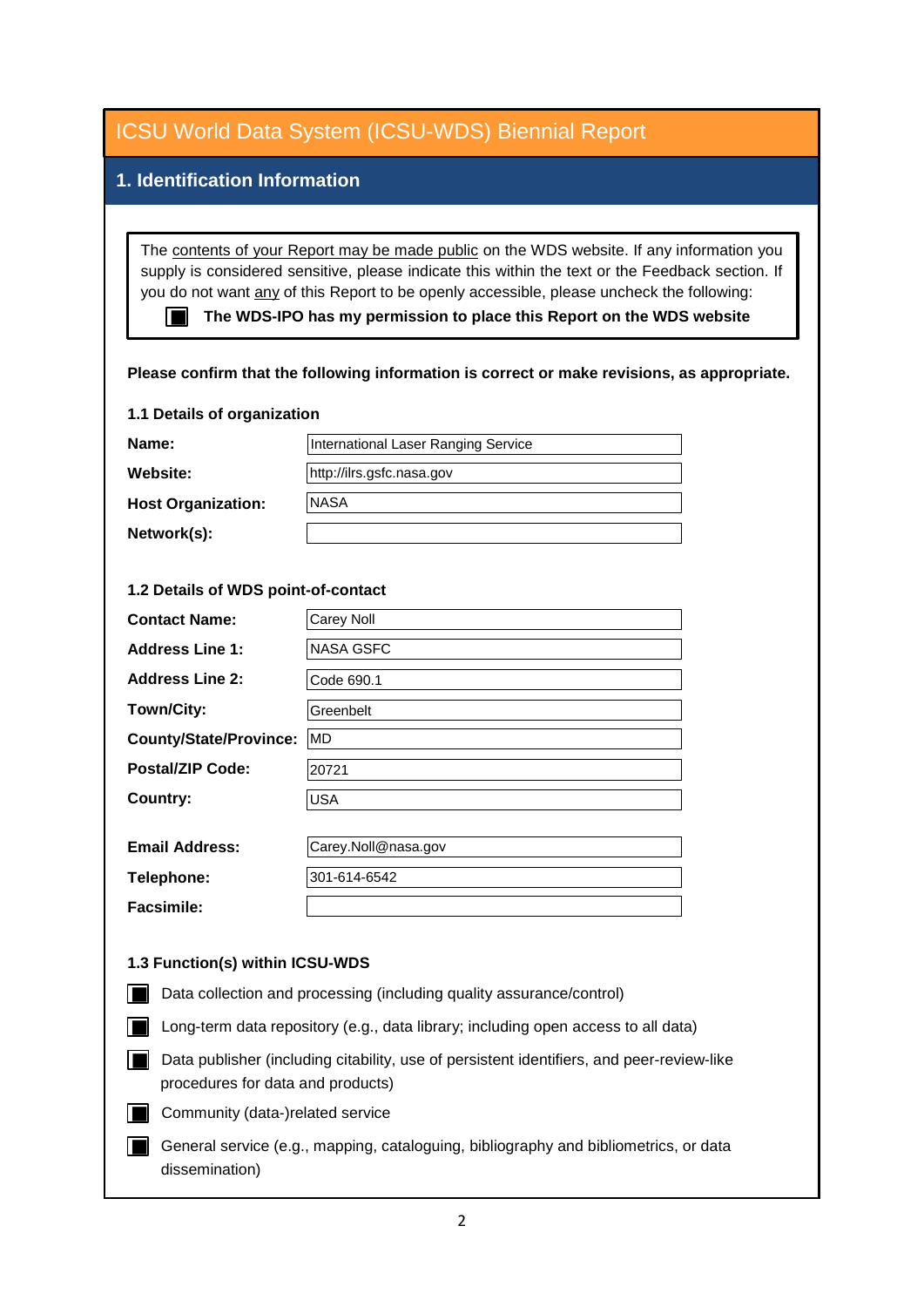# **2. Remit & Status**

#### **2.1 Please provide a short summary of the remit of your organization. [Max. ≈ 250 words]**

The International Laser Ranging Service (ILRS) provides global satellite and lunar laser ranging data and their related products to support geodetic and geophysical research activities. The aim of these activities is primarily focused on geodetic and geophysical parameter estimation and geophysical model development. Furthermore, the main thrust of these activities addresses the needs of the International Earth Rotation and Reference Systems Service (IERS) with products that contribute to the development of an ever more accurate International Terrestrial Reference Frame (ITRF). The unique ability of ILRS to sense the Earth System center of mass with high accuracy, makes these products invaluable in the development of the ITRF, the prime product is the Global Geodetic Observing System (GGOS). The service coordinates operations of a global laser ranging network, develops the necessary global standards/specifications and encourages international adherence to its conventions ensuring the highest quality of results. The ILRS is one of the space geodetic services of the International Association of Geodesy (IAG). The ILRS data and products are collected and generated under strict standards and they contribute to a wide range of scientific, engineering, and operational applications and experimentation.

#### **Guidance**

- Include here
	- o The mission of your organization and its responsibilities
	- o Links to strategic documents/business plans for achieving this mission
	- o Any stakeholders, for example, data producers/depositors and user community(ies)

### **2.2 Please provide a short summary of the current status of your organization. [Max. ≈ 250 words]**

The ILRS continues to carry out its mission of coordination of SLR/LLR measurements through network operations, interactions with mission contacts, technique development, data analysis and scientific interpretation. The ILRS is a voluntary organization made up of contributors from 75 organizations in 30 countries. Over 20M files totaling 4 Tbytes in volume were downloaded from the CDDIS (one of two ILRS data centers) in 2014. In the last two years, an additional six stations have been added to the ILRS network and the list of missions supported by laser ranging tracking has increased by nearly 20 satellites. Since 2012, the steady increase of tracking multiple GNSS targets continued for a third year in a row and given the inter-technique arrangements through the ILRS/GGOS LARGE Working Group (LAser Ranging to GNSS s/c Experiment), this trend is expected to persist and further increase in the coming years. Other special campaigns were conducted per request of missions (Galileo for validating the performance of the atomic clock, Indian Regional Navigation Satellite System/IRNSS for on-board system calibration). The Analysis Working Group (AWG) spent considerable effort in preparation for and execution of the complete data re-analysis in support of the development of the latest realization of the International Terrestrial Reference Frame ITRF2014. New models and processing approaches were developed, implemented tested and the participating analysis centers completed the reanalysis process to meet the delivery deadlines.

#### **Guidance**

- Give details on your
	- o Organizational structure, including the connections to your host organization
	- o Funding
	- o Staffing levels
	- o Usage statistics, for instance, number of national/international users or downloads
- In particular, please indicate any changes to the above over the last two years and whether any changes are anticipated to occur within the next two years.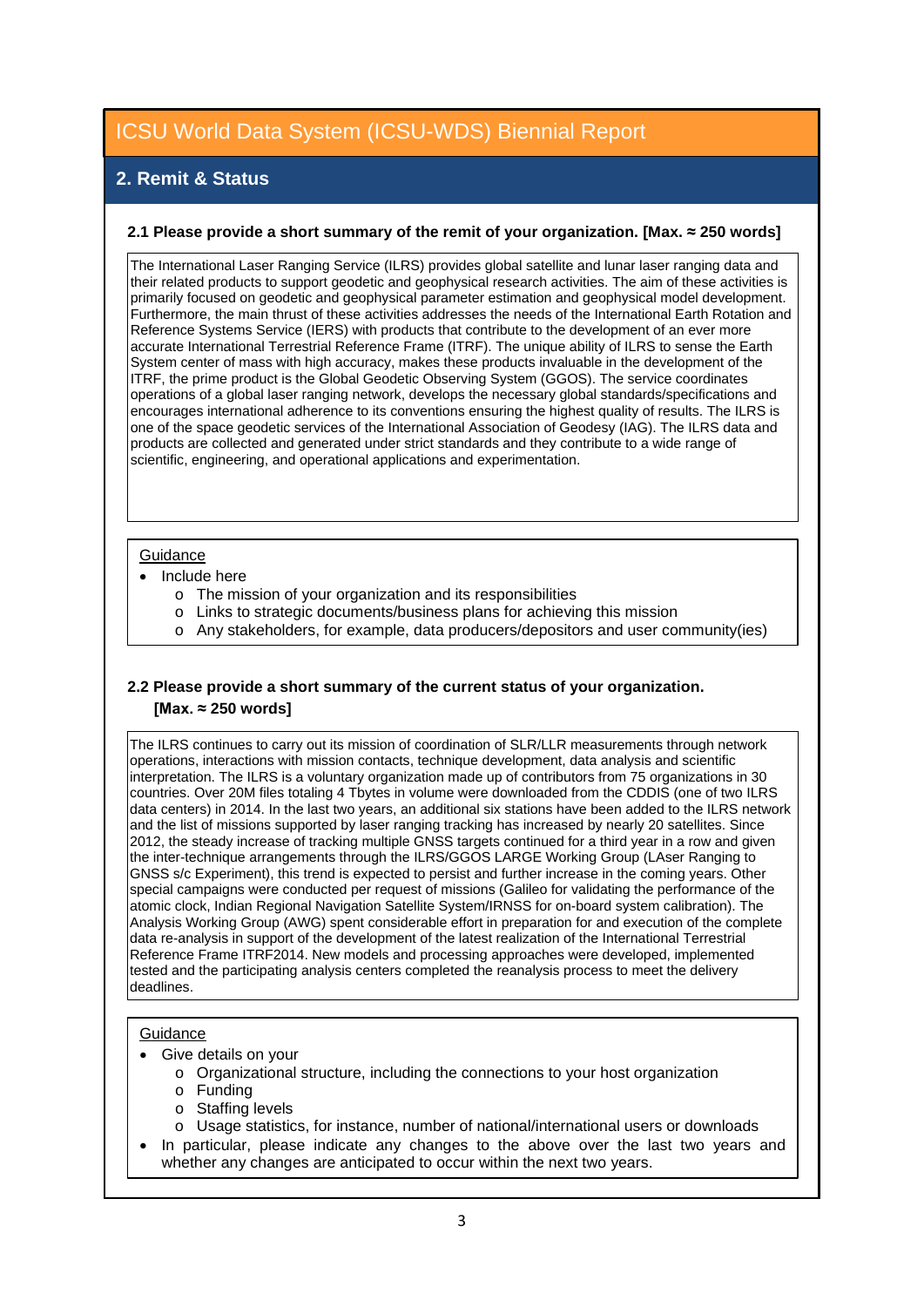## **3. Activities & Developments**

**Note: In this section, you may wish to cite other reports your organization has generated (e.g., annual reports), as deemed necessary. Please provide links to those reports here and reference them in your responses. [Free text]**

The ILRS, along with the conference organizers, generates proceedings from all workshops it sponsors. The

### **3.1 Please list any major conferences/meetings attended by your organization over the previous two years. [Max. ≈ 100 words]**

The ILRS was a co-sponsor of two International Workshops on Laser Ranging. The 18th International Workshop on Laser Ranging, "Pursuing Ultimate Accuracy & Creating New Synergies" was held in Fujiyoshida, Japan, November 11-15, 2013. Over 150 attendees participated in the workshop. The 19th International Workshop on Laser Ranging, "Remembering the Past and Planning for the Future", was held in Annapolis MD, October 27-31, 2014. Over 180 attendees participated in the workshop from 23 countries. The workshop included a celebration of the 50th anniversary of SLR.

#### **3.2 Please list any major articles or research papers produced by your organization over the previous two years. [Max. ≈ 100 words]**

The ILRS website provides links to recent publications: http://ilrs.gsfc.nasa.gov/about/reports/biblio/bibliography.2013.html http://ilrs.gsfc.nasa.gov/about/reports/biblio/bibliography.2014.html Proceedings from the two recent workshops can be found at: http://cddis.gsfc.nasa.gov/lw18/ http://cddis.gsfc.nasa.gov/lw19/Program/index.html

### **3.3 Please list any capacity building/training efforts by your organization over the previous two years. [Max. ≈ 100 words]**

The ILRS held a "station clinic" on the last day of the 19th International Workshop on Laser Ranging in Annapolis, MD, to publicize the tools that are available to SLR station staff and analysts for improved operations and product development.

#### **3.4 Please mention any engagement by your organization with ICSU research programmes [\(list available here\)](http://www.icsu.org/what-we-do/@@category_search?path=/icsu/what-we-do&Subject:list=International%20Research%20Collaboration) and with WDS (e.g., in Working Groups). [Max. ≈ 100 words]**

-Antarctic Research (SCAR): ILRS personnel visited colleagues in Japan SCAR group concerning investigation of a possible SLR installation in Antarctica.

-Ocean Observations (GOOS) and Ocean Research (SCOR): The ILRS provides data for the precision orbit determination (POD) of all altimeter satellites that feed these communities with ocean observation data -Space Research (COSPAR): ILRS participates in the Technical Panel on Satellite Dynamics (PSD).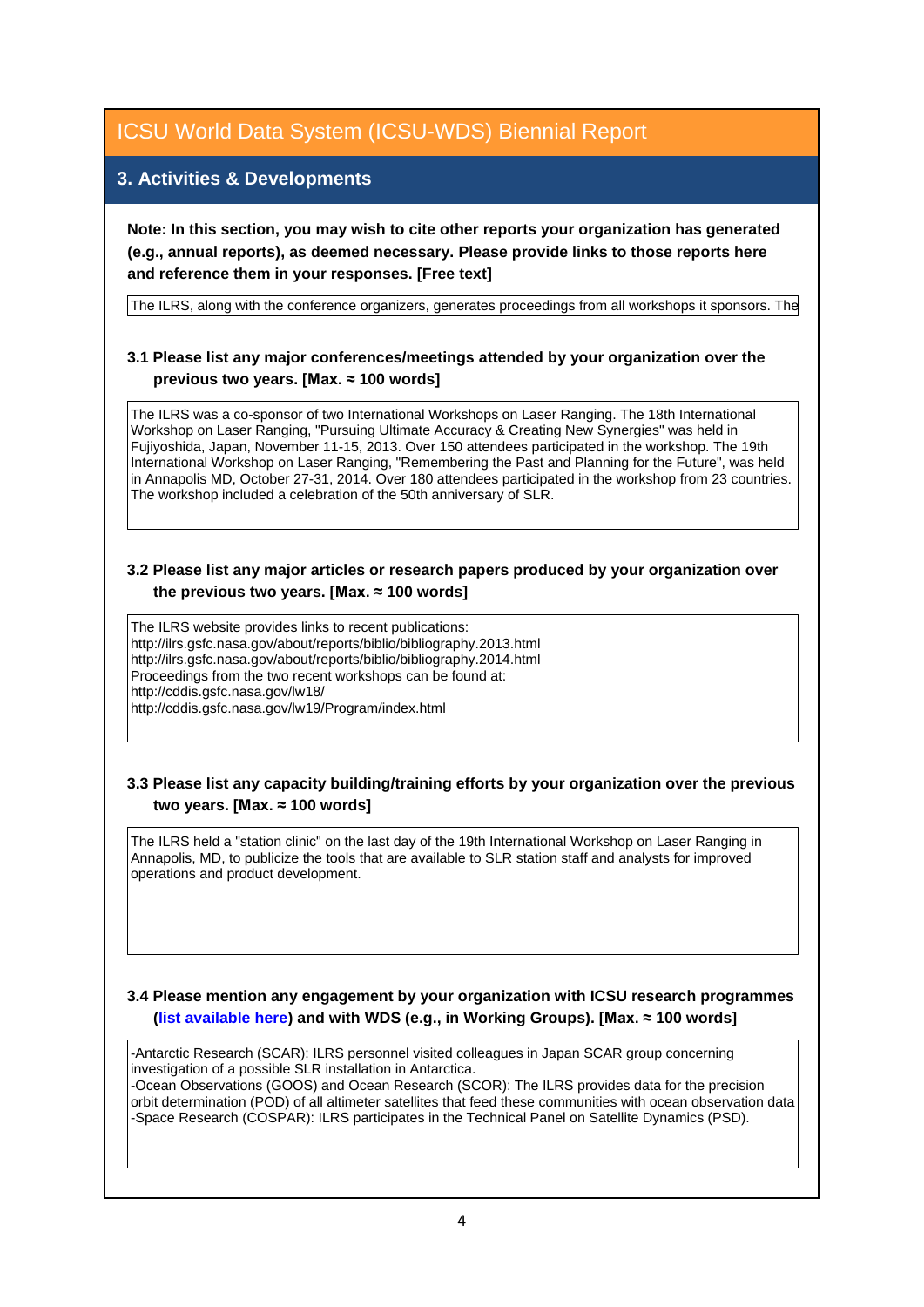## **3. Activities & Developments (Continued)**

## **3.5 Please give an overview of the status of any previously ongoing and new scientific and technological developments within your organization over the previous two years. [Max. ≈ 200 words]**

NASA Goddard has completed the next-generation SLR tracking prototype (NGSLR) and moved to the next phase of developing the ten operational systems that will constitute NASA's contribution to the global network, the Space Geodesy SLR (SGSLR) systems. Several new SLR sites were completed and more are in progress at this time, following the specs adopted for GGOS-class systems. These include Russian, Chinese and European systems deployed around the world in a way to help fill some of the gaps in the global network.

### **3.6 Please give an overview of any new data, products, and services offered by your organization over the previous two years. [Max. ≈ 200 words]**

The ILRS developed a carefully reanalyzed product as a contribution to the development of the latest realization of the International Terrestrial Reference Frame, ITRF2013/ITRF2014. The ILRS has decided to support tracking of space debris as a secondary goal of its network and instituted a study group to oversee this activity. The ILRS is exploring tracking support on space debris by its network; a study group has been established to serve as a forum to provide assistance, consultation, and help with hardware, software, and procedures and provide an interface between the ILRS and agencies interested in the application.

### **3.7 Please give an overview of any new standards or best practices adopted by your organization over the previous two years. [Max. ≈ 200 words]**

No new standards in the previous two years. The ILRS utilizes standard formats, adopted within the ILRS community, for data. The ILRS provides product files in standard formats specified by the larger, space geodesy analysis community through the International Earth Rotation and Reference Systems Service (IERS).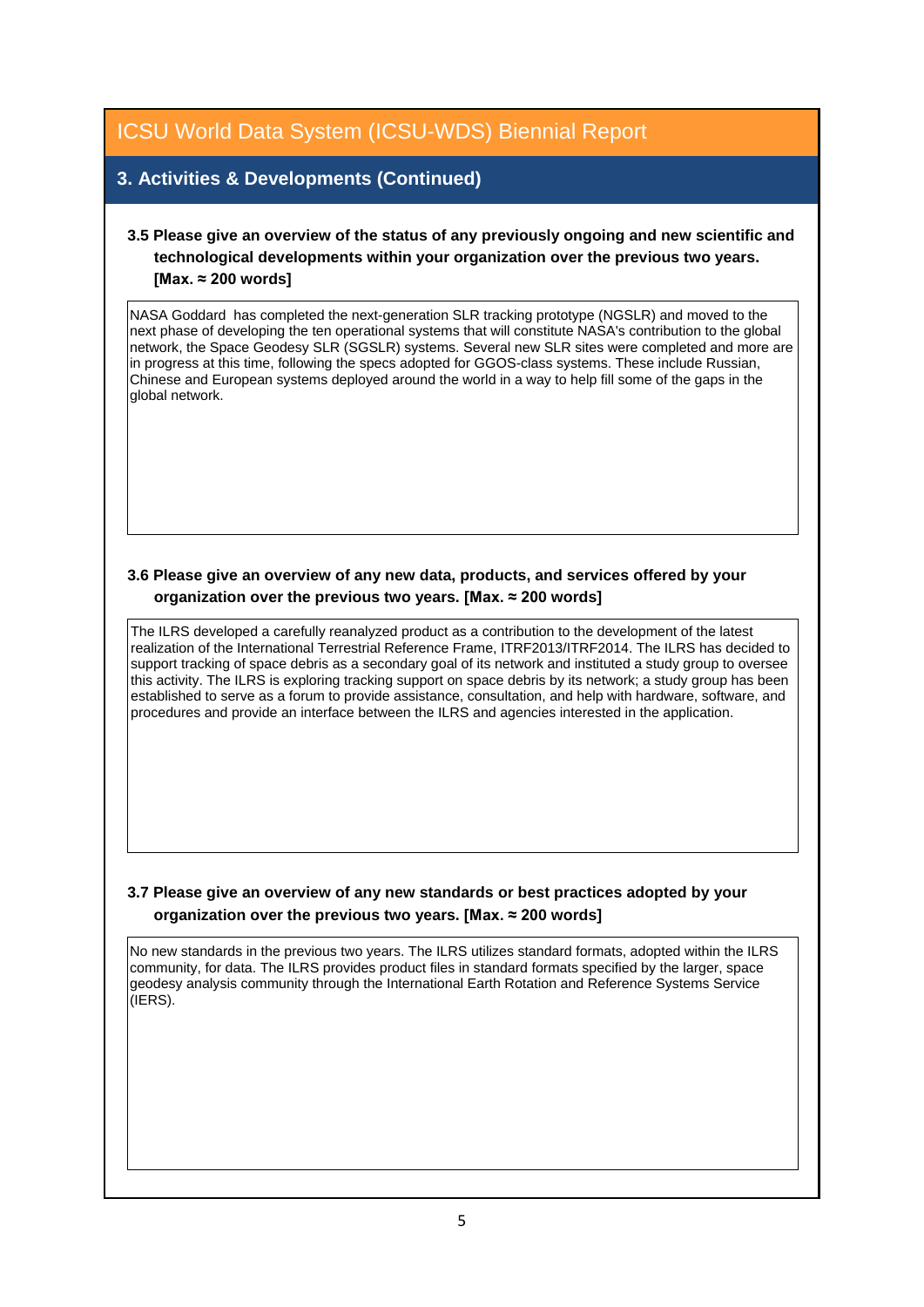# **4. Assessment & Accreditation**

**4.1 Please supply details of any formal assessment or accreditation your organization has undergone within the last two years (other than WDS certification). [Max. ≈ 100 words]**

None

#### **Guidance**

• An assessment or accreditation should ideally be performed by external body, for example, the Data Seal of Approval, an umbrella organization (network), or certification under ISO 9001. However, it may also include the adoption of an internal Quality Management System/Framework without official ISO 9001 certification. If your organization has a documented Quality Manual, please mention this and attach it to your report.

### **4.2 Please list any changes within your organization related to its accreditation as a WDS Member. In particular, please refer to any feedback given by the Reviewers of your organization's application on WDS criteria that required future clarification or improvement. [Max. ≈ 450 words]**

One comment on the review of the ILRS application suggested implementation of DOIs to key data sets. The CDDIS, as one of two ILRS data centers, has implemented DOIs for selected data sets. The CDDIS plans to implement DOIs on all major data sets in the very near future; this implementation will include ILRS data and products.